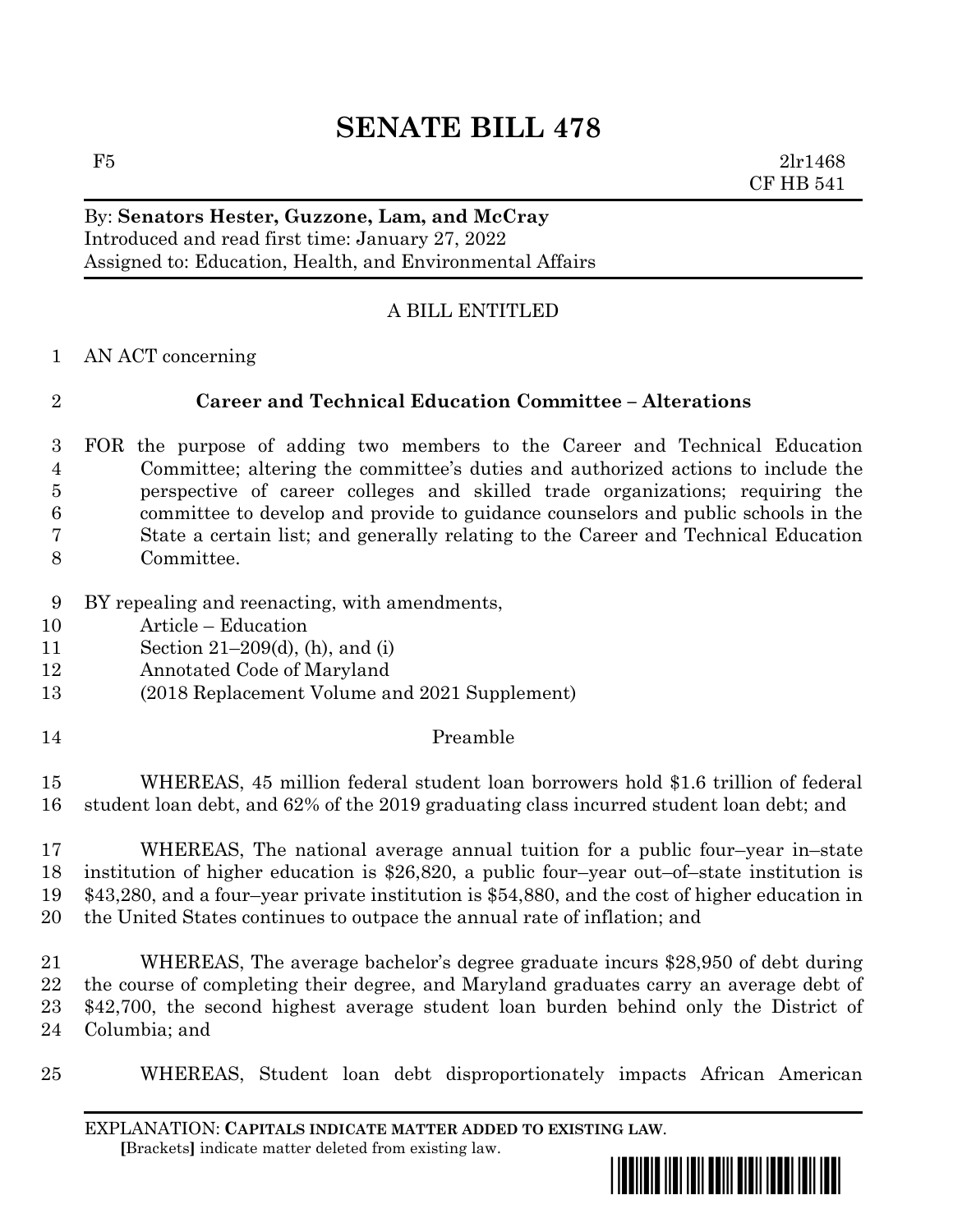#### **SENATE BILL 478**

 borrowers, with an average debt of \$32,047, compared to White borrowers' average debt of \$18,685; and

 WHEREAS, The National Association of Colleges and Employers reported in its 2021 Winter Salary Survey that the projected starting salary for a business major graduate is \$58,869 and a communications major graduate is \$58,174; and

 WHEREAS, Student loan debt has a direct impact on marriage rates, home ownership rates, parenthood, retirement savings, and the pursuit of further education; and

 WHEREAS, There is a skilled labor shortage in the United States and high demand for workers in these industries; and

 WHEREAS, The average total cost for a vocational or trade school program is \$33,000 and typically can be completed in 3 to 18 months; and

 WHEREAS, The average starting salary for a trade school graduate is \$42,000; now, therefore,

 SECTION 1. BE IT ENACTED BY THE GENERAL ASSEMBLY OF MARYLAND, That the Laws of Maryland read as follows:

## **Article – Education**

21–209.

 (d) The CTE Committee is composed of the following members of the Governor's Workforce Development Board:

- (1) The State Superintendent;
- (2) The Secretary of Higher Education;
- 22 (3) The Secretary of Labor;
- (4) The Secretary of Commerce;

 (5) The chair of the Skills Standards Advisory Committee, established under § 21–208 of this subtitle; and

 (6) The following **[**six**]** members, jointly selected by the Governor, the President of the Senate, and the Speaker of the House of Delegates, who collectively represent:

(i) Employers;

(ii) Industry or trade associations;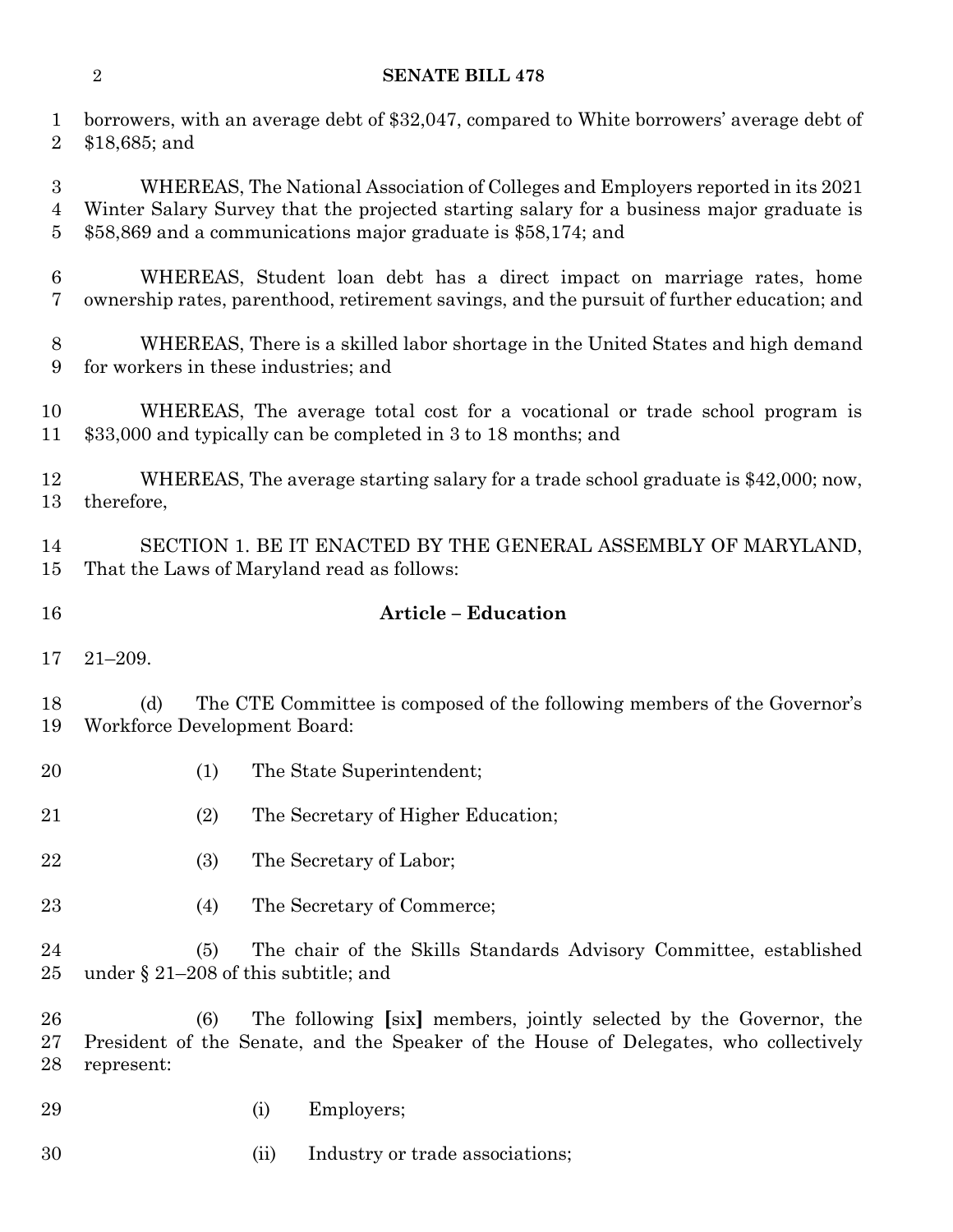## **SENATE BILL 478** 3

| $\mathbf{1}$               | (iii)                                                                                                                                                                                                                                                                                                                                                                                         | Labor organizations;                                                                                                                                         |
|----------------------------|-----------------------------------------------------------------------------------------------------------------------------------------------------------------------------------------------------------------------------------------------------------------------------------------------------------------------------------------------------------------------------------------------|--------------------------------------------------------------------------------------------------------------------------------------------------------------|
| $\overline{2}$             | (iv)                                                                                                                                                                                                                                                                                                                                                                                          | Community colleges;                                                                                                                                          |
| $\boldsymbol{3}$           | (v)                                                                                                                                                                                                                                                                                                                                                                                           | The agricultural community; [and]                                                                                                                            |
| 4                          | (vi)                                                                                                                                                                                                                                                                                                                                                                                          | Experts in CTE programming;                                                                                                                                  |
| $\overline{5}$             |                                                                                                                                                                                                                                                                                                                                                                                               | (VII) SKILLED TRADE ORGANIZATIONS; AND                                                                                                                       |
| 6                          |                                                                                                                                                                                                                                                                                                                                                                                               | (VIII) CAREER COLLEGES.                                                                                                                                      |
| 7                          | (h)                                                                                                                                                                                                                                                                                                                                                                                           | The CTE Committee shall perform the following duties:                                                                                                        |
| 8<br>9                     | (1)<br>employment in a diverse, modern economy;                                                                                                                                                                                                                                                                                                                                               | Develop a statewide framework for CTE that prepares students for                                                                                             |
| 10<br>11                   | (2)                                                                                                                                                                                                                                                                                                                                                                                           | Allocate roles and responsibilities to State agencies for the<br>credentialing of students engaged in CTE programs;                                          |
| 12<br>13<br>14             | Adopt and, where appropriate, develop and regularly update a<br>(3)<br>comprehensive and cohesive system of occupational skills standards to drive the State's<br>CTE system;                                                                                                                                                                                                                 |                                                                                                                                                              |
| 15<br>16                   | (4)                                                                                                                                                                                                                                                                                                                                                                                           | Work with the business community, including nonprofit entities and<br>apprenticeship sponsors, to develop CTE learning opportunities;                        |
| 17<br>18<br>19<br>20<br>21 | Bring together representatives from public schools, institutions of<br>(5)<br>postsecondary education, CAREER COLLEGES, SKILLED TRADE ORGANIZATIONS, and<br>the business community, including nonprofit entities and apprenticeship sponsors, to<br>ensure that CTE programs are aligned with the State's economic development and<br>workforce goals and operate with best global practices; |                                                                                                                                                              |
| 22<br>23                   | (6)<br>instructors;                                                                                                                                                                                                                                                                                                                                                                           | Set content qualification and recruitment standards for<br>CTE                                                                                               |
| 24<br>25                   | (7)<br>school graduation requirements;                                                                                                                                                                                                                                                                                                                                                        | Determine which programs should be approved for credit towards high                                                                                          |
| 26<br>$27\,$<br>28         | (8)<br>programs for public school students;                                                                                                                                                                                                                                                                                                                                                   | Approve, reject, or modify the proposals made by the CTE Skills<br>Standards Advisory Committee established under § 21-208 of this subtitle to establish CTE |
| 29<br>30                   | (9)                                                                                                                                                                                                                                                                                                                                                                                           | Address operational issues associated with delivering CTE programs to<br>students, including transportation to and from job sites;                           |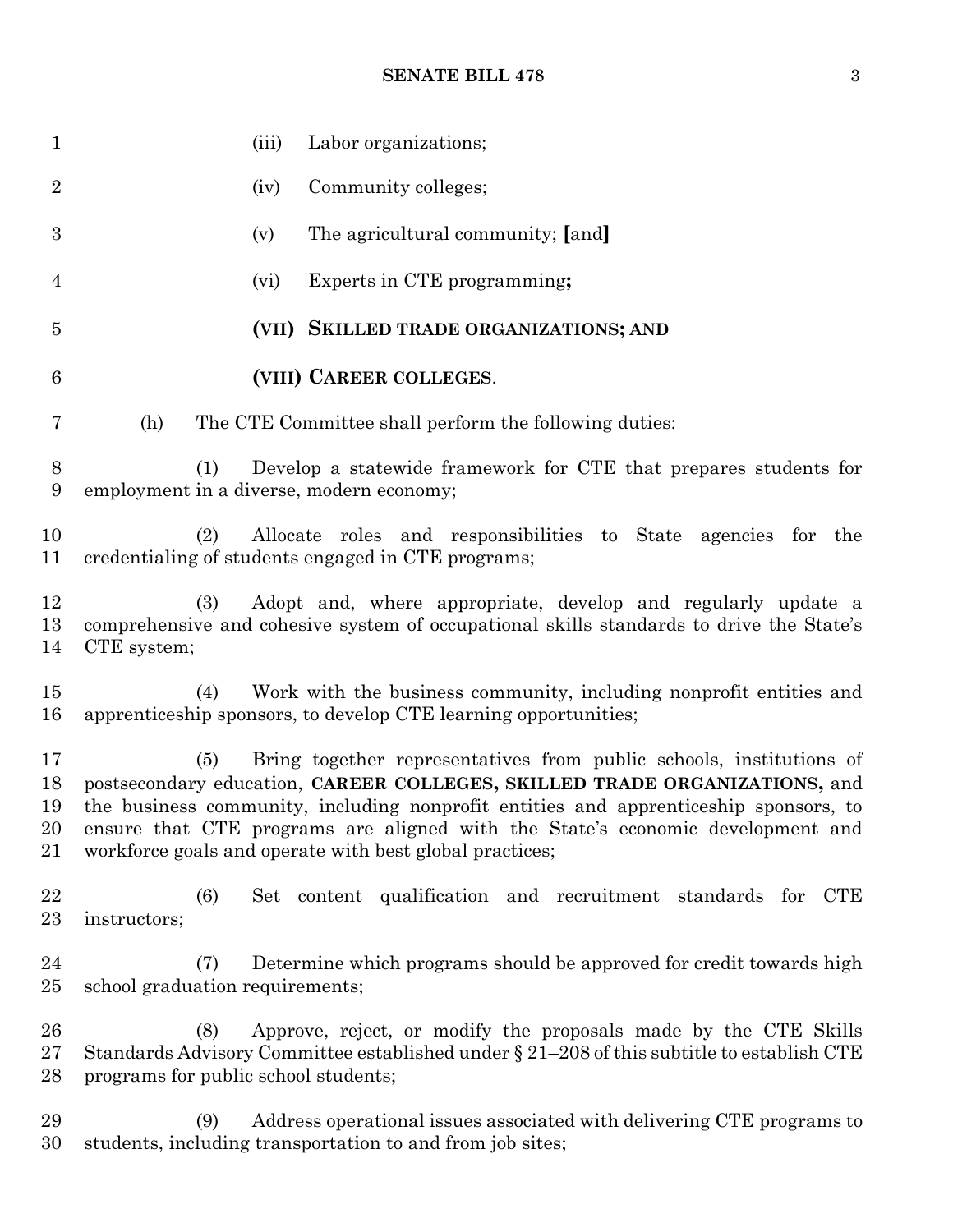#### **SENATE BILL 478**

 (10) Review agency budget proposals involving CTE and make recommendations to the Governor and, in accordance with § 2–1257 of the State Government Article, the General Assembly on or before December 15 each year;

 (11) Monitor the progress of CTE in the State, including progress on implementing the CTE goals in the Blueprint for Maryland's Future;

 (12) Develop yearly goals for each county board to reach the statewide goal under § 21–204 of this subtitle that 45% of public school students achieve an industry–recognized occupational credential before they graduate;

 (13) Track progress toward and perform any tasks necessary to achieve the statewide goal under § 21–204 of this subtitle that 45% of public high school students achieve a youth apprenticeship or any other industry–recognized occupational credential before they graduate;

 (14) Establish, administer, and supervise the CTE Expert Review Teams established under § 5–412 of this article;

 (15) Using State accountability data, identify schools to be investigated by CTE Expert Review Teams in which sufficient numbers of students or groups of demographically distinct students are not making adequate progress towards the completion of the CTE pathway;

 (16) Submit to the Accountability and Implementation Board plans for deploying CTE Expert Review Teams, and deploy the teams in accordance with approved plans;

 **(17) DEVELOP A LIST OF ALL SKILLED TRADE ORGANIZATION PROGRAMS AND CAREER SCHOOL PROGRAMS IN THE STATE AND PROVIDE THE LIST TO GUIDANCE COUNSELORS AND PUBLIC SCHOOLS IN THE STATE FOR DISTRIBUTION TO STUDENTS;**

 **[**(17)**] (18)** Share information on CTE education with the Accountability and Implementation Board; and

 **[**(18)**] (19)** Perform any other duties assigned by the Governor's Workforce Development Board.

(i) The CTE Committee may:

 (1) Make grants to innovative programs developed by public schools, institutions of postsecondary education, apprenticeship sponsors, nonprofits, and other persons that help further the CTE Committee's purpose;